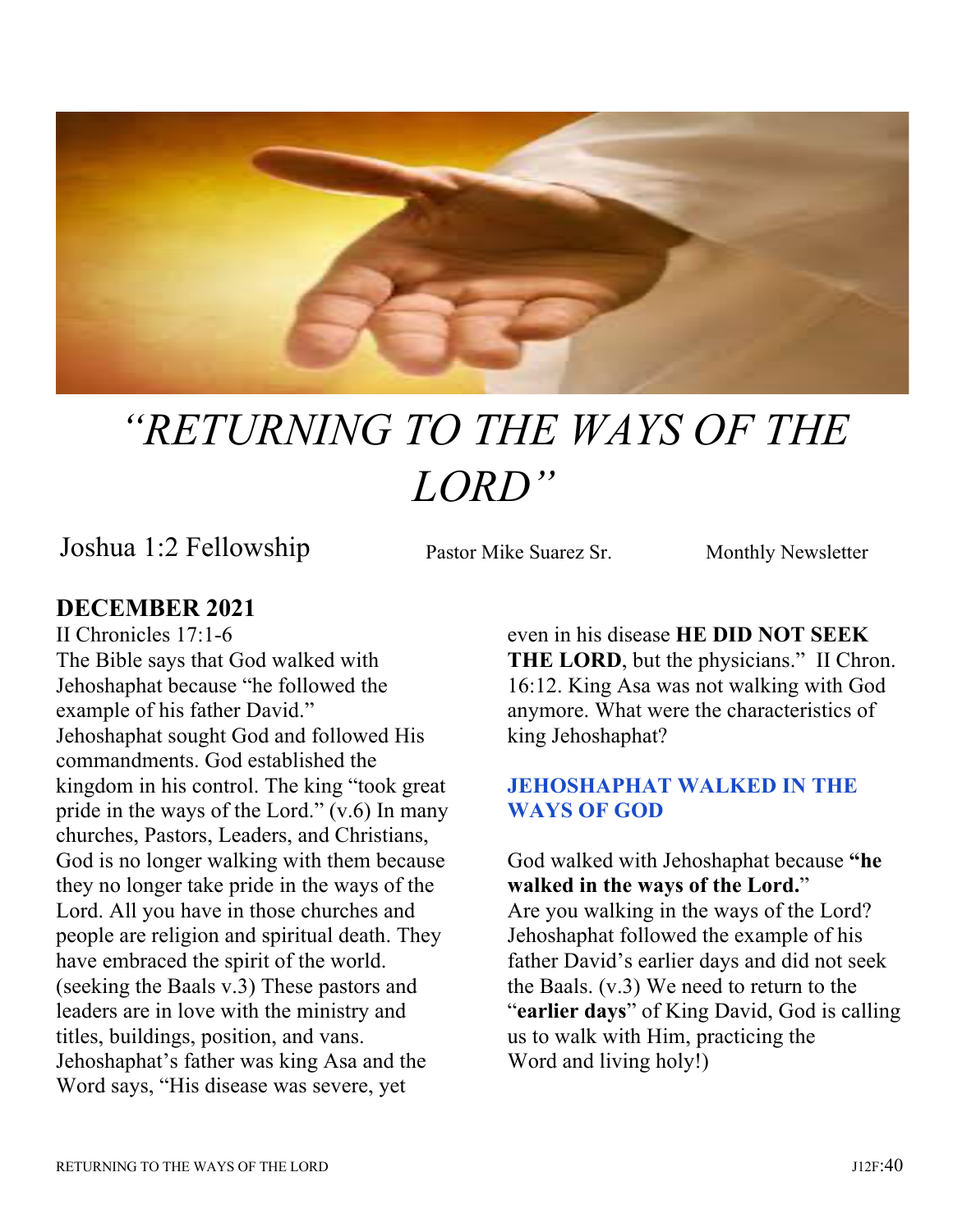Put our focus back on Jesus, because we are living the last days. Do not love the world or the things of the world.

#### **JEHOSHAPHAT WALKED IN OBEDIENCE TO GOD'S WORD**



II Chron. 17:3-4 says, **"The Lord was with Jehoshaphat because he followed the example of his father David's earlier days and did not seek the Baals, but sought the God of his father, followed His commandments, and did not act as Israel did.**" When you are in love with Jesus you will obey what God commands you. Jehoshaphat walked with God and he obeyed Him and the Lord established his kingdom. (v.5) The king did not sidetrack from the vision God gave him. We cannot sidetrack from the vision that God gave you or your church. Go and preach the gospel to all the drug addicts, alcoholics, lost and poor. Go and make disciples of those converts. Plant Christian Rehab Homes and Churches all over the world. Deut. 7:9-13 says, "God is a faithful God and His desire is for us to obey His commandments. Jesus said, "If you love Me, obey My commandments." John 14:15

## **JEHOSHAPHAT WAS A PRAYING MAN**

He was a king that had a praying heart and a spirit of intercession. When you become a prayer warrior you will have the heart of God. The king would pray before he would go to battle and he would seek the counsel of the prophets of God. A praying man will have a heart after God. II Chron. 18:3-7 (Read). Jehoshaphat understood headship and he submitted to **GOD'S PROPHETS**! Not false prophets. The Bible says that Ahab listened to false prophets. Jehoshaphat listened to the bad advised of king Ahab and went to battle with him. He was almost killed and the king humbled himself before God and admitted his mistake and God delivered him. II Chron. 18:28-33 (Read)

## **JEHOSEPHAT WAS A LEADER THAT INSPIRED FAITH**

The Bible says that an army greater than his came up against him. Jehoshaphat turns to prayer and fasting and imparts his faith throughout all Judah. II Chron. 20:1-4, 20-23 (Read) He started a prayer and fast revival throughout the land. The Holy Spirit in his heart inspired through him that faith of trusting God for the victory in that battle. Through his prayer and fasting God gave him the battle plans. II Chron. 20:14-17 (Read) Total dependence in God. The enemy of Jehoshaphat was destroyed by the power of God. II Chron. 20:24-25 (Read)